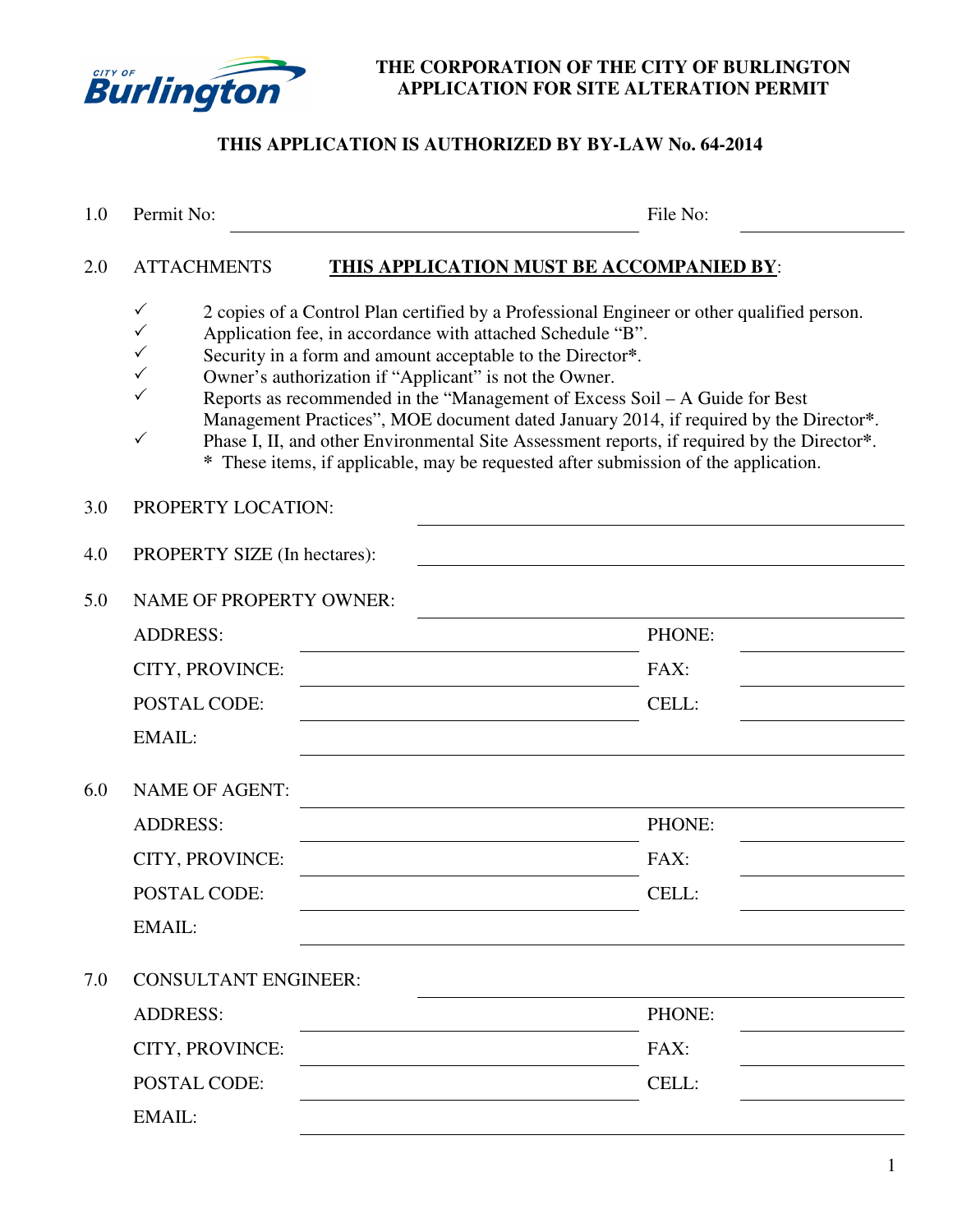|  | 8.0 | <b>CONTRACTOR'S NAME:</b> |
|--|-----|---------------------------|
|--|-----|---------------------------|

|      | <b>ADDRESS:</b>                         | PHONE:                                                                 |
|------|-----------------------------------------|------------------------------------------------------------------------|
|      | CITY, PROVINCE:                         | FAX:                                                                   |
|      | POSTAL CODE:                            | CELL:                                                                  |
|      | EMAIL:                                  |                                                                        |
| 9.0  | <b>WORK SCHEDULE:</b>                   |                                                                        |
|      | <b>START DATE:</b>                      |                                                                        |
|      | <b>END DATE:</b>                        |                                                                        |
|      | <b>CONSTRUCTION PERIOD:</b>             |                                                                        |
| 10.0 | DESCRIBED THE PROPOSED WORKS:           |                                                                        |
|      |                                         |                                                                        |
|      |                                         |                                                                        |
|      |                                         |                                                                        |
|      |                                         |                                                                        |
| 11.0 |                                         | IF APPLICABLE, DESCRIBE THE COMPOSITION OF FILL BEING DUMPED/PLACED:   |
|      |                                         |                                                                        |
|      |                                         |                                                                        |
|      |                                         |                                                                        |
|      |                                         |                                                                        |
|      |                                         |                                                                        |
| 12.0 | ANALYSES AND PERMEABILITY TEST RESULTS: | ALL SOURCE LOCATION(S) OF FILL BEING DUMPED/PLACED, INCLUDING CHEMICAL |
|      |                                         |                                                                        |
|      |                                         |                                                                        |
|      |                                         |                                                                        |
|      |                                         |                                                                        |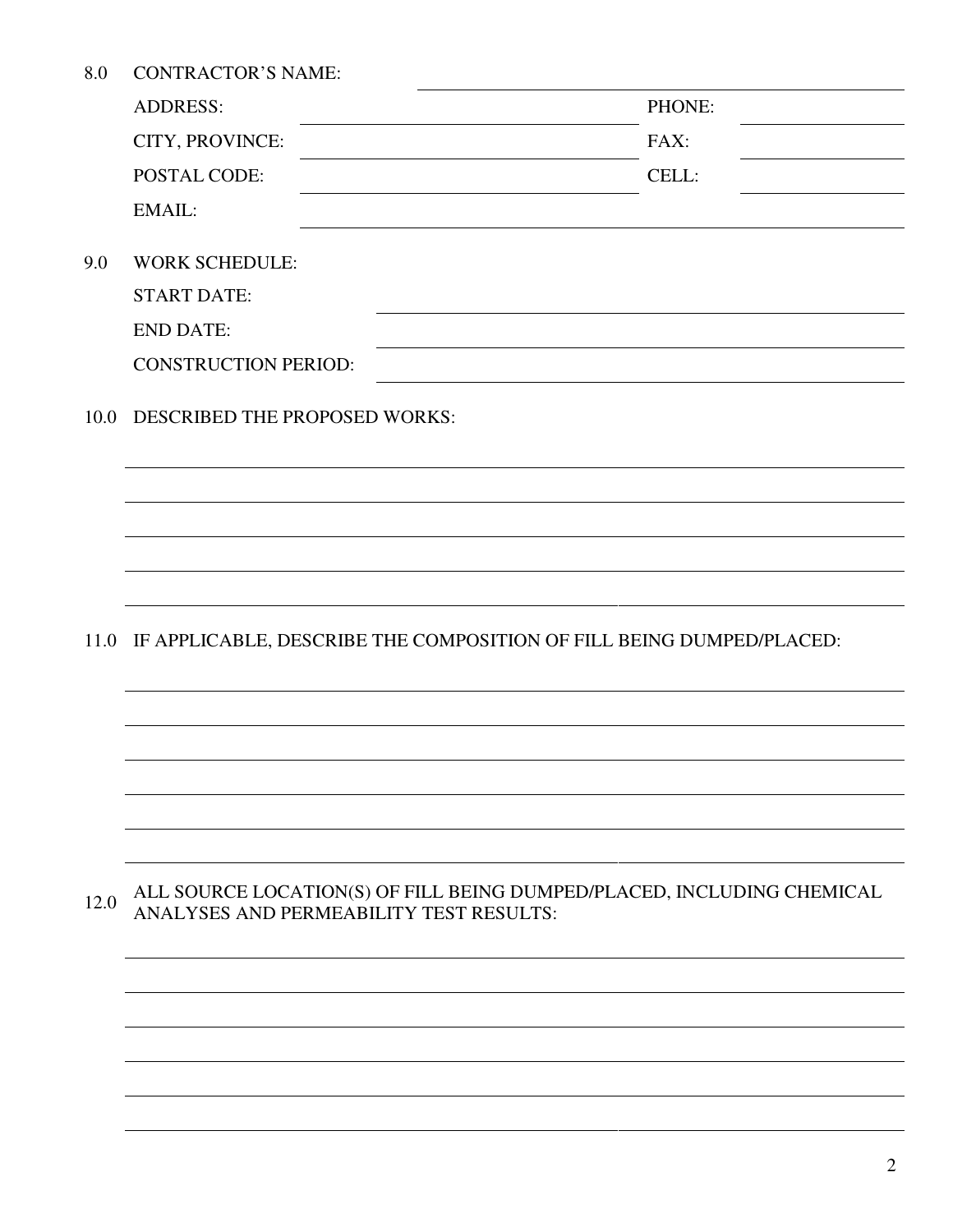|                  | 13.0 IS ANY PART OF THIS SITE WITHIN THE NIAGARA ESCARPMENT COMMISSION (NEC) |                   |
|------------------|------------------------------------------------------------------------------|-------------------|
| REGULATED LANDS? |                                                                              |                   |
| $\Box$ YES       | $\Box$ NO                                                                    | $\Box$ DON'T KNOW |

|      |                    | Y ES                                        | NO.                                                                                                                                                | <b>DON'T KNOW</b> |
|------|--------------------|---------------------------------------------|----------------------------------------------------------------------------------------------------------------------------------------------------|-------------------|
|      | <b>COMMISSION?</b> |                                             | IF YES, HAVE YOU CONFIRMED THIS WITH THE NIAGARA ESCARPMENT                                                                                        |                   |
|      |                    | YES (Please attach Permit / Correspondence) |                                                                                                                                                    | N <sub>O</sub>    |
| 14.0 | HALTON?            |                                             | DOES ANY PART OF THE SITE CONTAIN A WETLAND, FLOODPLAIN, SHORELINE, TOP<br>OF BANK FEATURE AND/OR A REGULATED AREA ADMINISTERED BY CONSERVATION    |                   |
|      |                    | <b>YES</b>                                  | N <sub>O</sub><br>П                                                                                                                                | <b>DON'T KNOW</b> |
|      |                    | YES (Please attach Permit / Correspondence) | IF YES, HAVE YOU CONFIRMED THIS WITH CONSERVATION HALTON?                                                                                          | N <sub>O</sub>    |
|      |                    |                                             |                                                                                                                                                    |                   |
| 15.0 |                    |                                             | IS ANY PART OF THE SITE WITHIN 120m OF A PROVINCIALLY SIGNIFICANT WETLAND<br>AS IDENTIFIED BY THE MNR AND WETLANDS REGULATED UNDER O. REG. 162/06? |                   |
|      |                    | <b>YES</b>                                  | NO<br>$\Box$                                                                                                                                       | <b>DON'T KNOW</b> |
| 16.0 |                    |                                             | DOES ANY PART OF THE SITE CONTAIN ENDANGERED OR THREATENED SPECIES, AS<br>ADMINISTERED BY THE MINISTRY OF NATURAL RESOURCES?                       |                   |
|      |                    | YES                                         | N <sub>O</sub>                                                                                                                                     | <b>DON'T KNOW</b> |
|      |                    |                                             |                                                                                                                                                    |                   |

The undersigned hereby applies for a Site Alteration Permit pursuant to the provisions of City of Burlington By-law 64-2014 and agrees to comply to all aspects with the requirements of By-law 64-2014.

The undersigned hereby acknowledges that employees of the City of Burlington have permission to enter the subject land to inspect the proposed work that applies to the Permit.

Pursuant to the By-law 64-2014, the undersigned hereby acknowledges that the sole responsibility for the completion of the work undertaken, as detailed in the complete application, rests entirely with the Owner. The undersigned also agrees that the total cost of all works will be entirely the responsibility of the Owner.

The undersigned certifies to the City that any and all fill used in completing any Site Alteration contains no contaminants within the meaning of the *Environmental Protection Act*, R.S.O. 1990, c. E. 19 or a Qualified Person certifies that any and all fill used in completing any Site Alteration will cause no adverse effects. The undersigned hereby forever releases and agrees to indemnify and save harmless the City, its employees, representatives, agents and contractors, from and against all claims, demands, damages, causes of action, costs, expenses and other liabilities of any nature, which may arise in the event that the fill is determined to contain contaminants.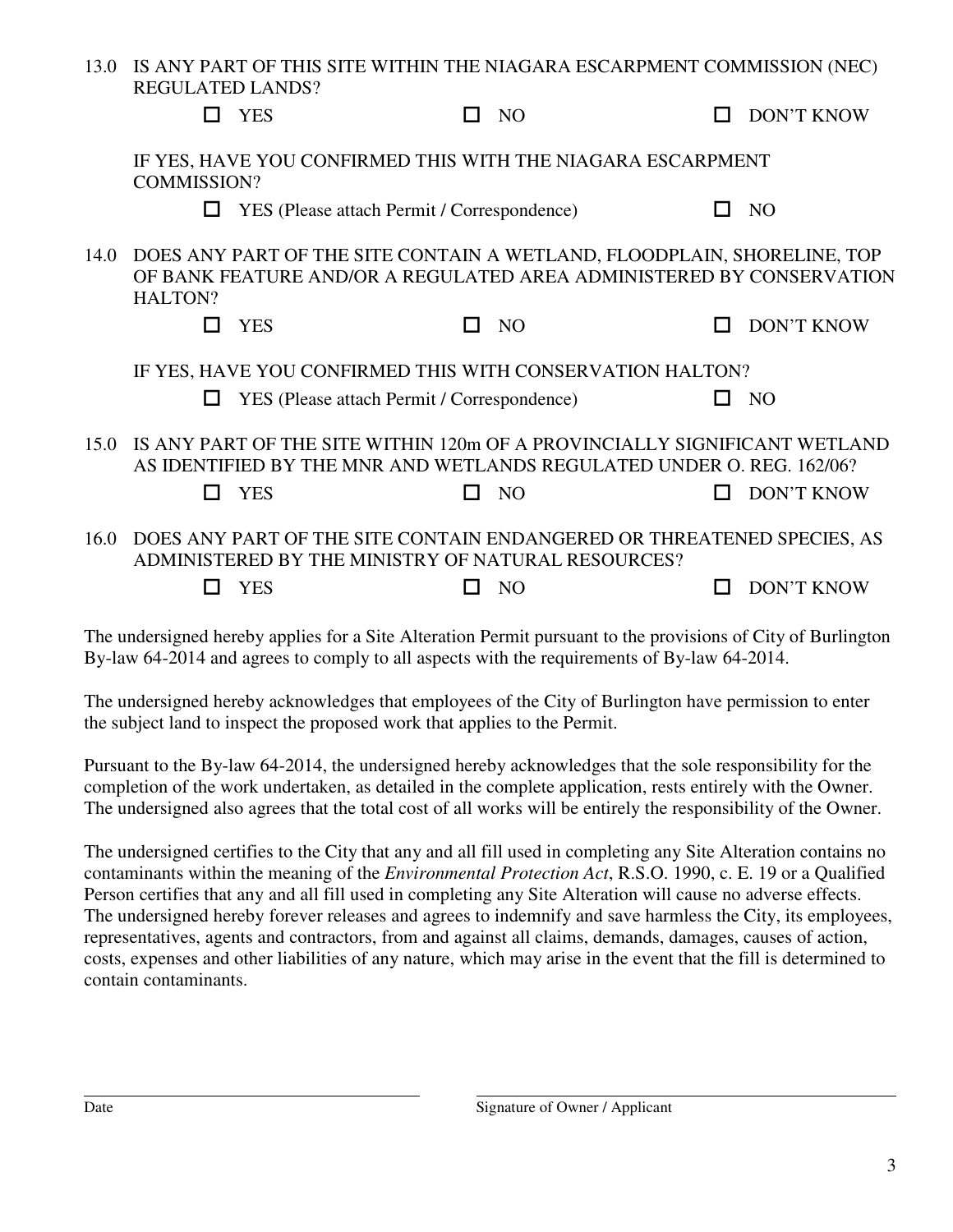If an agent is being used, the Owner must also complete the following:

|                                                                        | being the registered Owner of the subject |
|------------------------------------------------------------------------|-------------------------------------------|
| property hereby authorize                                              | to                                        |
| prepare, submit and act on my behalf with respect to this application. |                                           |
|                                                                        |                                           |

Date Signature of Owner

**Personal information on this form is collected under the authority of The Municipal Act, 2001, S.O. 2001 c.25 as amended and will be used to process the applications and issue Permits for site alterations. Questions about this collection should be directed to: Senior Environmental Engineer, Capital Works Department, 426 Brant Street, Burlington, ON, L7R 3Z6, 905-335-7600 extension 7486.** 

### **OFFICE ADMINISTRATION PURPOSES ONLY**

| А.              | Permit Fee:                            | Receipt No.: |  |
|-----------------|----------------------------------------|--------------|--|
| <b>B.</b>       | Letter of Credit Amount:               | Receipt No.: |  |
| $\mathcal{C}$ . | Niagara Escarpment Permit No.:         | Date:        |  |
| D.              | <b>Conservation Halton Permit No.:</b> | Date:        |  |
| Ε.              | Planning Approval:                     | Date:        |  |
| F.              | Haul Route Approval:                   | Date:        |  |
| G.              | Capital Works Approval:                | Date:        |  |
| Η.              | Permit No. Issued:                     | Date:        |  |
|                 | <b>Expiry Date:</b>                    |              |  |